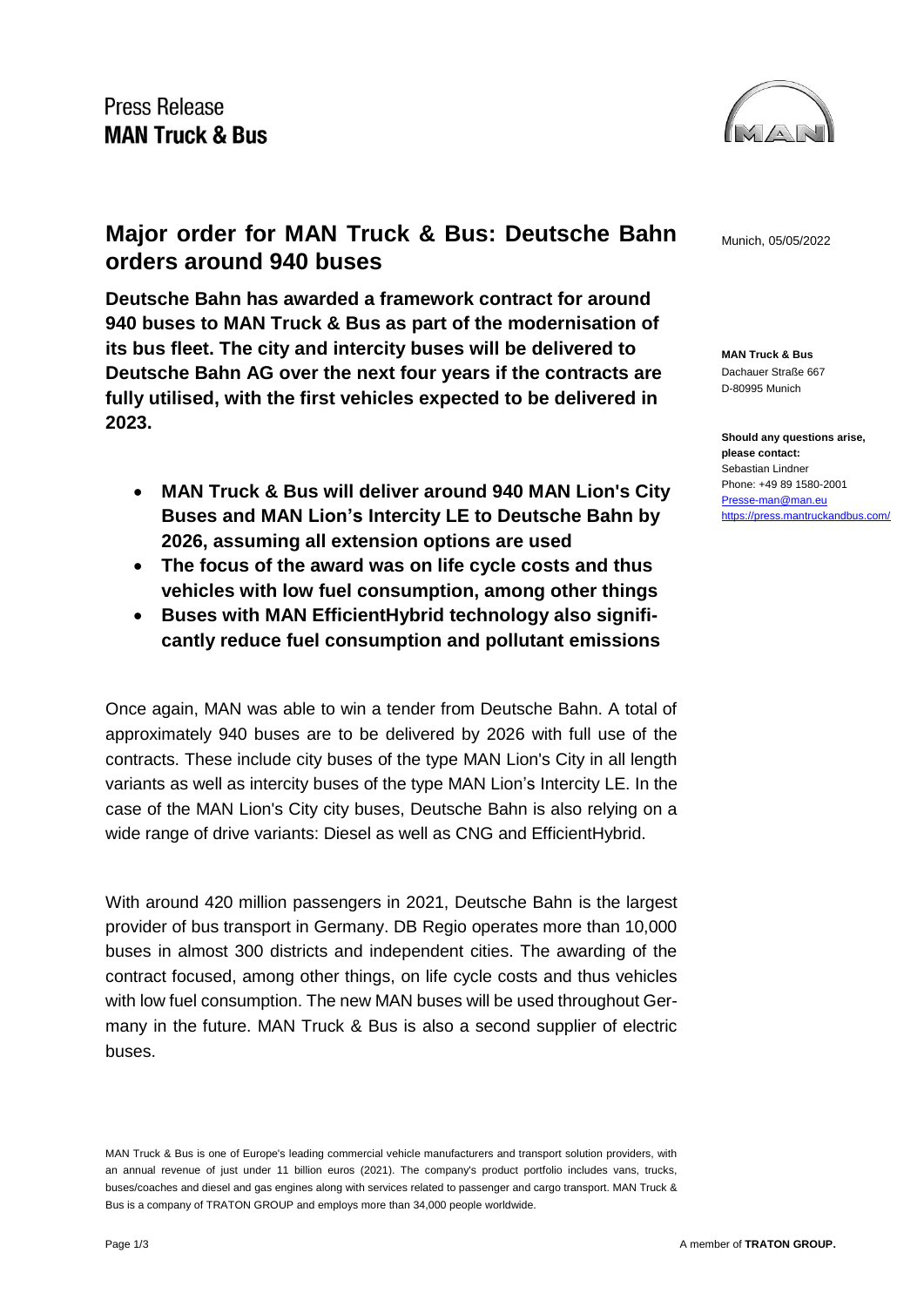## **Press Release MAN Truck & Bus**



"The award of the framework agreement by Deutsche Bahn for such an exorbitant number of MAN buses confirms that our city and intercity buses as well as our services are convincing in practice," says Christoph Huber, Chairman of the Executive Board of MAN Truck & Bus Deutschland GmbH.

The MAN Lion's City series impresses with numerous technical details inside and out. The multiple award-winning design language also makes the MAN city bus series the perfect bus in urban areas. The clear focus is on efficiency, comfort and ergonomics.

A high proportion of the buses in the framework agreement are also equipped with the MAN EfficientHybrid system including automatic stop-start. This technology reduces the environmental impact in three ways: fuel consumption is reduced by storing braking energy, fewer pollutants are emitted by completely switching off the combustion engine and noise emissions are considerably lower as a result. The main component of MAN EfficientHybrid technology is a robust, wear-free and maintenance-free electric motor that is installed in the driveline between the engine and transmission. When overrun or braking, the crankshaft starter-generator works as a generator (alternator) and conversely also as a starter (starter motor).

With the MAN CNG buses of the Lion's City series, pollutant emissions are also significantly reduced. Particularly environmentally friendly: the MAN Lion's City G can also be fuelled with biomethane. This fuel variant leads to a further substantial reduction in CO2 emissions. The smoother running also means less engine noise than with a comparable diesel engine.

The MAN Lion's Intercity LE, which was introduced last year, won the intercity bus category and sets standards in the low-entry class as well as with minimal "total cost of ownership". The latest MAN bus model also impresses with a progressive, modern look that blends in well with the urban image of a modern city. The high proportion of glass and the large glass roof hatches let in plenty of natural daylight, creating a panoramic effect. The generous glass surfaces and the integral and lightweight construction also make the vehicle significantly lighter and more efficient.